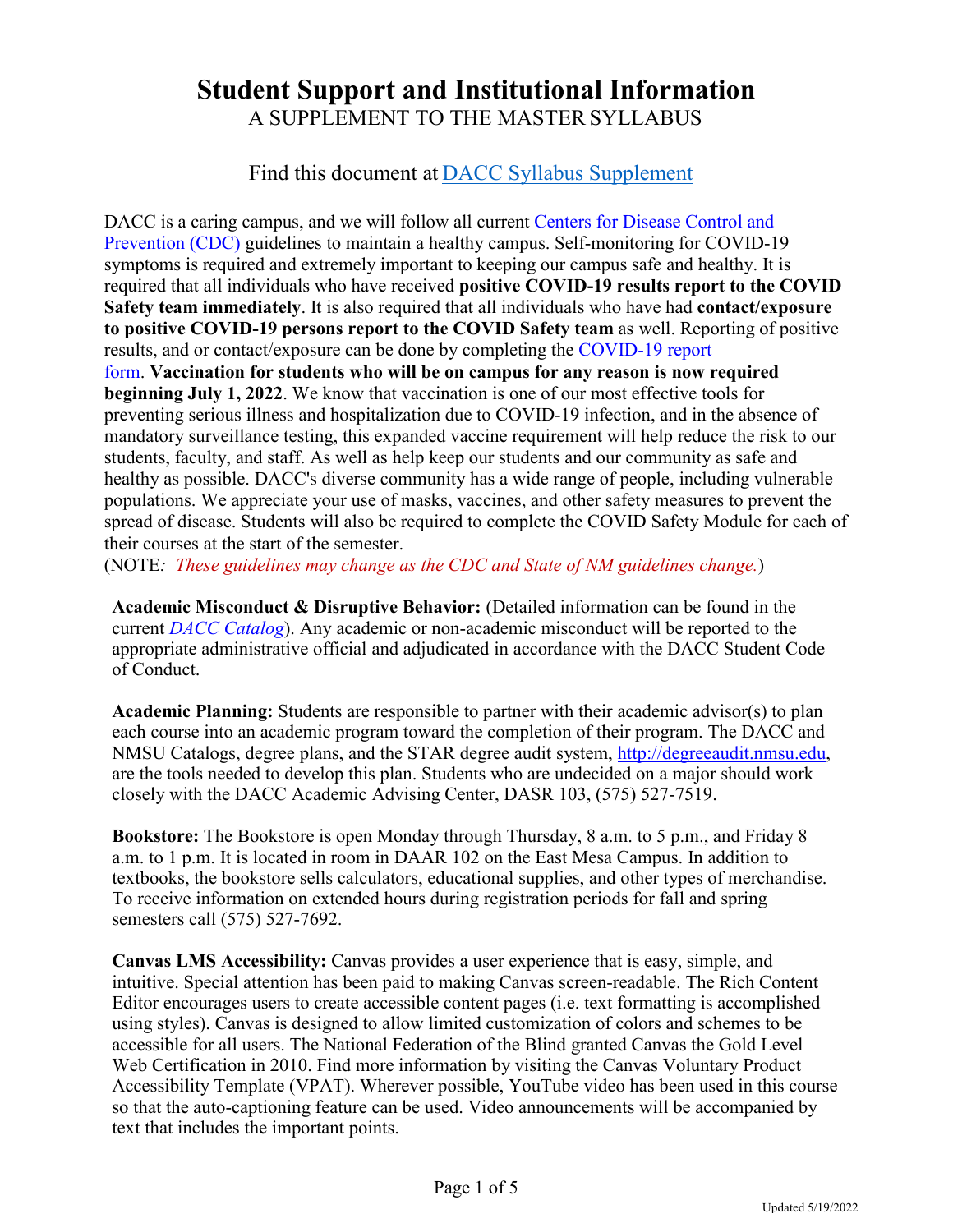### **[Link to Canvas Privacy Policy](https://www.instructure.com/policies/privacy)**

**Canvas Support:** Canvas Support is available through NMSU Academic Technology - visit their website [https://learning.nmsu.edu/,](https://learning.nmsu.edu/) email Academic Technology for support using [learning@nmsu.edu](mailto:learning@nmsu.edu) or call  $(575)$ -646-5125.

**Cell Phones:** As a courtesy to your fellow classmates, it is important that you refrain from talking during lecture so that others can hear. iPods, CD players, beepers, etc. must be turned off during class. Cell phones are to be either turned off, put on vibrate, or on silent and should only be used during an extreme emergency. If your job requires that you be on call during class time, please speak with me at the beginning of the semester.

**Career Services:** The mission of career services at DACC is to assist students in reaching their personal and professional career goals. Services include career exploration and planning, job skills trainings, internships and other work-based learning opportunities, assistance with job searches and application documents, and connection to social services. These resources are available at no charge to credit and non-credit students. For more information about Career Services, please contact 575-527-7776.

**Course Transferability:** Find out how a course fits into your NMSU bachelor's degree by consulting with your academic advisor or the academic department at NMSU that offers the degree. General education courses at NMSU/DACC can be identified by the G suffix. For more information, contact the DACC Academic Advising Center at (575) 528-7272 or visit with your advisor to see how this course transitions to NMSU.

**Early Performance and Progress Grading:** All instructors of courses numbered 100-299 will submit grades for work completed as of the sixth Friday following the date classes begin, for the regular 16-week fall and spring semesters. This requirement does not apply to summer terms nor mini-semesters. Instructors must submit the six-week early performance grades by 5:00 p.m. on the Tuesday following the sixth Friday. Early performance grades will only be used for student retention efforts, to facilitate opportunities for students to address performance issues. Prior to the last day to withdraw from a course, upon request by the student, instructors will provide information to students about their progress in the course.

**Emergency Notification System:** DACC is included in NMSU's robust system for notifying employees and students of emergencies affecting a large portion of the population. Emergency notification messages are sent out via the official NMSU e-mail system, as well as through text messages, phone calls, and e-mails to those with non-NMSU addresses who have opted in. These same messages are posted on the main NMSU homepage [\(http://www.nmsu.edu\),](http://www.nmsu.edu/) Facebook [\(www.facebook.com/nmsupolice\)](https://www.facebook.com/NMSUPolice/), and Twitter [\(www.twitter.com/nmsupolice\)](https://twitter.com/nmsupolice). In some cases, emergency messages may also be heard over the DACC office telephone system. To enter the ways in which you would like to be contacted directly, go to [http://emergency.nmsu.edu/ a](http://emergency.nmsu.edu/)nd enter the paths you prefer. While there, please take a moment to insure that your emergency contact information (contact information of the person you want us to notify if something happens to you) is also up to date.

**Financial Aid:** As an open-door institution, DACC is committed to providing equal educational opportunities to students regardless of personal, economic, or social conditions. This commitment means helping students overcome financial barriers in getting the education they seek (*[DACC Catalog](https://onedrive.live.com/?authkey=%21AOzgkncFkmThcFQ&id=EBA389122238B909%21141&cid=EBA389122238B909)*). As you may be eligible for financial aid, stop by the Financial Aid office at the East Mesa Campus in Room DASR 109 or call (575) 527-7696 for additional information.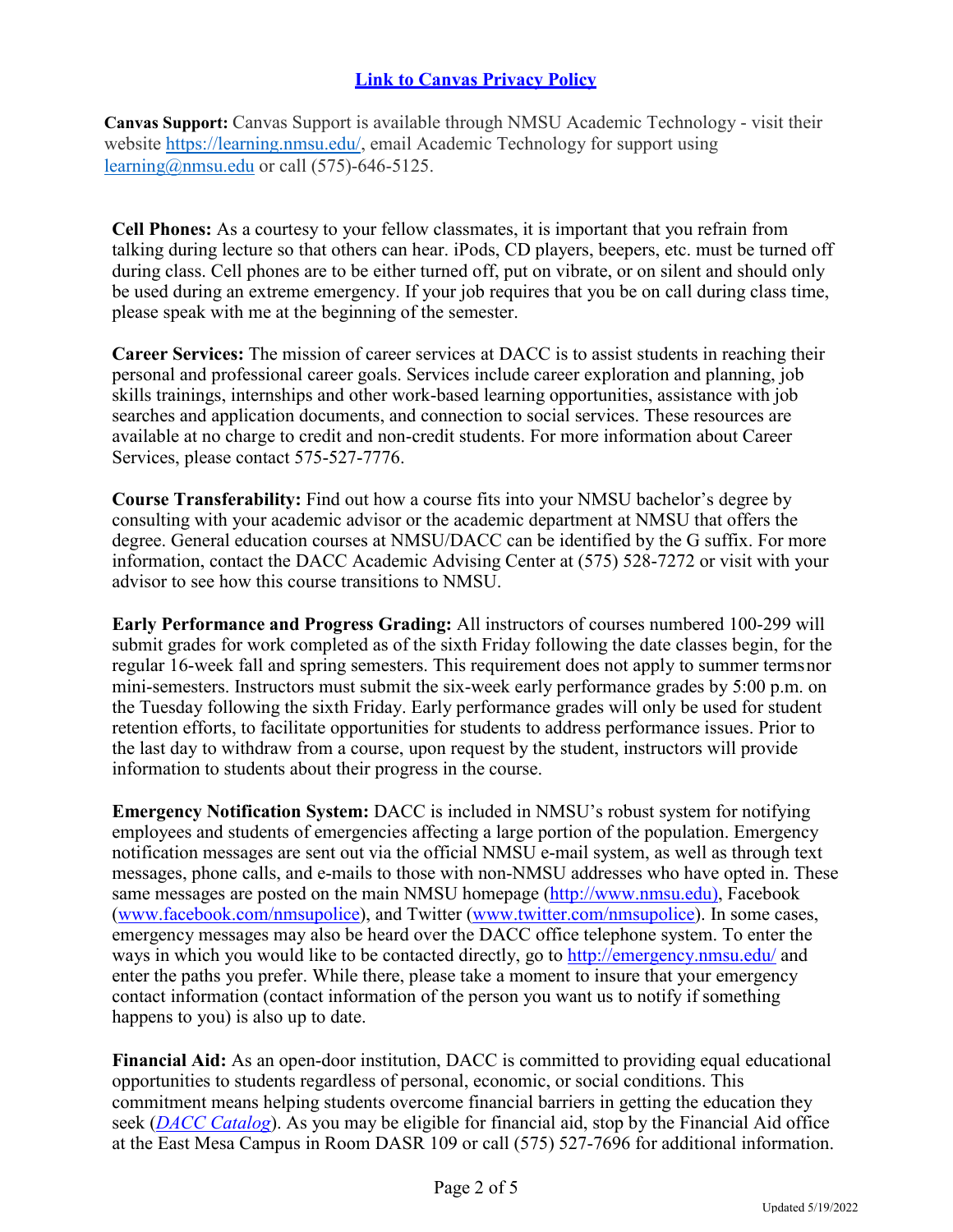You must attend classes to receive financial aid. If you stop attending or drop any course(s) you may be required to repay all or part of the financial aid received.

**Grade Appeal:** If you have questions or concerns with the final grade you receive in a course, you may file a grievance. You will need to follow the procedure outlined in the current DACC Student Handbook, which can be found at the end of the current *[DACC Catalog](https://onedrive.live.com/?authkey=%21AOzgkncFkmThcFQ&id=EBA389122238B909%21141&cid=EBA389122238B909)*.

**Grievance Procedures:** DACC has established policy and procedure for both academic and nonacademic grievances. If students are interested in pursuing a grievance, they can find more information in the *Student Handbook* portion of the current *[DACC Catalog](https://onedrive.live.com/?cid=eba389122238b909&id=EBA389122238B909%21141&authkey=%21AOzgkncFkmThcFQ)*.

**Identity Authentication:** DACC reserves the right to verify that you are the person registered for this course. You may be required to authenticate your identity by providing at least one form of government-issued identification and/or by attending one or more mandatory meetings. Misrepresentation of an academic or non-academic nature is a serious violation of the Student Code of Conduct and will be reported to the appropriate administrative official and adjudicated in accordance with the Student Code of Conduct. If you are found responsible for violating the Student Code of Conduct, disciplinary sanctions will be imposed including disciplinary probation, suspension, expulsion, and/or dismissal. Disciplinary sanctions may appear on your official academic transcript.

**Library Services:** The library system offers a variety of resources in both print and non-print formats, and promotes leading-edge technology and electronic resources. The student college I.D. serves as a library card for checking out books, which are loaned for three weeks. If you would like more information, contact the Library Media Center at (575) 527-7555 or the East Mesa Library at (575) 528-7260 or the library at your campus. You can also visit the [Library](https://dacc.nmsu.edu/library/) [website.](http://dacc.nmsu.edu/library/)

**Office of Institutional Equity:** NMSU policy prohibits discrimination on the basis of age, ancestry, color, disability, gender identity, genetic information, national origin, race, religion, retaliation, serious medical condition, sex, sexual orientation, spousal affiliation and protected veterans status.

Furthermore, Title IX prohibits sex discrimination to include sexual misconduct: sexual violence (sexual assault, rape), sexual harassment and retaliation.

In order to make our campus a safer place for all, all faculty and staff at DACC have a mandatory obligation to report to campus authorities any information learned about events of sexual harassment, domestic violence or sexual assault. If you or someone you know has been harassed or assaulted, confidential services are available through the following resources:

- DACC Vice President for Student Services, 575-527-7530
- Ben Archer Counseling Services at Espina and East Mesa campuses, 575-640-4669
- NMSU Dean of Students, 575-646-1722
- NMSU Police, 575-646-3311
- NMSU Office of Institutional Equity, 575-646-3635

(NMSU Policy 3.25 – Discrimination, Harassment and Sexual Misconduct on Campus)

**Online Misconduct:** For students taking online courses, the DACC Student Code of Conduct is still enforceable. Communication that is threatening, sexual, and/or any other language that is unwelcome is strictly prohibited.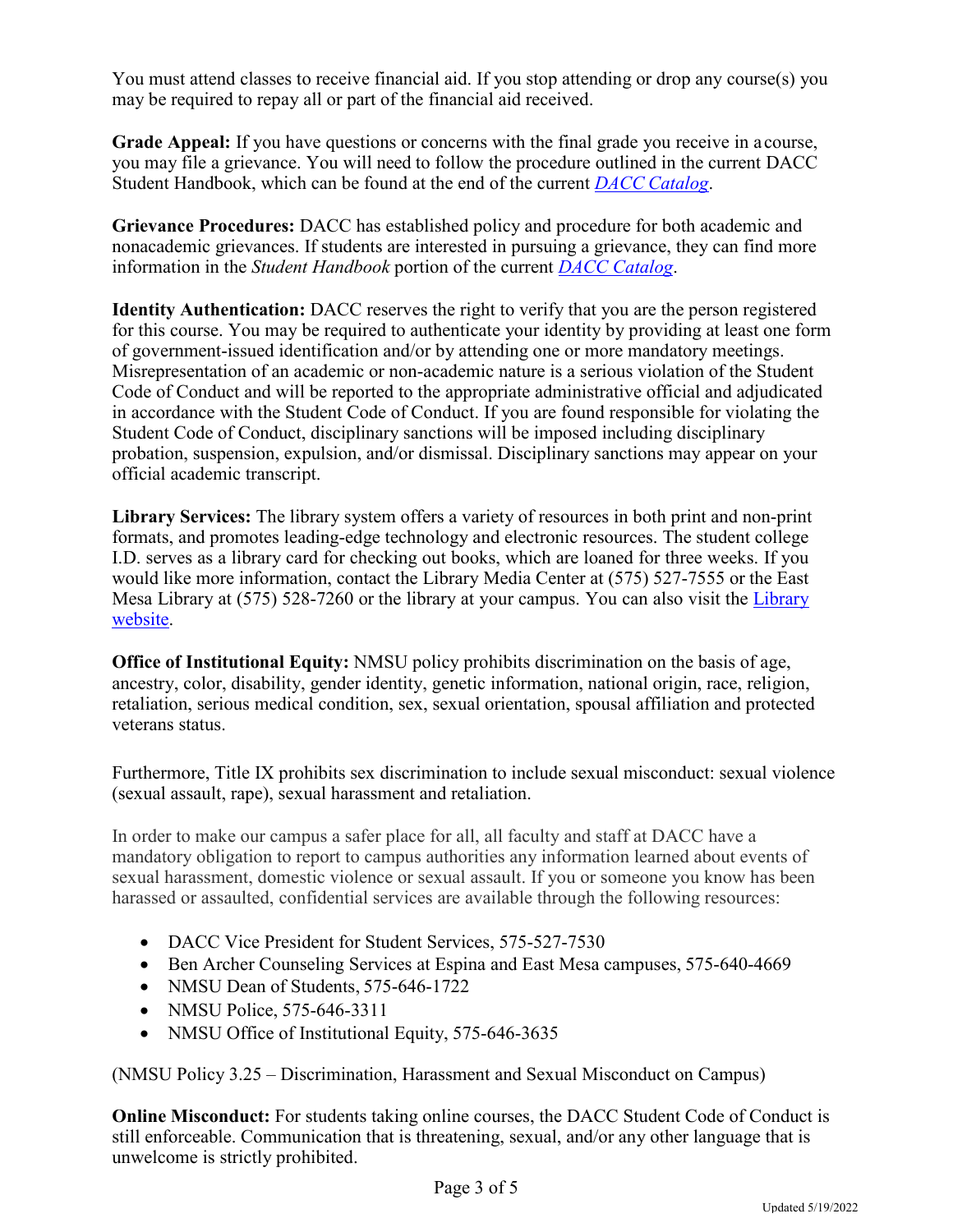**Out-of-Class Work Expectations:** College courses generally require students to complete a majority of their work outside of class. A reasonable formula is to plan 2-3 hours of homework outside the classroom for every one hour inside the classroom. This formula may vary from class to class.

**Plagiarism:** (Detailed information can be found in the current *[DACC Catalog](https://onedrive.live.com/?authkey=%21AOzgkncFkmThcFQ&id=EBA389122238B909%21141&cid=EBA389122238B909)*). Plagiarism is using another person's work without acknowledgment, making it appear to be one's own. Intentional and unintentional instances of plagiarism are considered instances of academic misconduct and are subject to disciplinary action such as failure on the assignment, failure of the course or dismissal from the university. The DACC Library has more information and help on how to avoid plagiarism at: [https://dabcc.nmsu.libguides.com/plagiarism.](https://dabcc.nmsu.libguides.com/plagiarism)

**Registration Procedures:** (Detailed information is provided in the current *[DACC Catalog](https://onedrive.live.com/?authkey=%21AOzgkncFkmThcFQ&id=EBA389122238B909%21141&cid=EBA389122238B909)*. These include:

- steps to register
- late registration
- adding a course
- canceling a course
- withdrawing from a course
- canceling registration
- withdrawing from DACC/NMSU
- filing for degree
- filing for residency

**Security Information: In all emergency situations, call 911.** Once 911 notification is completed, a courtesy call to a campus-specific security guard is advisable. (Often times a guard on location is the first responder).

#### **On Duty Security Officers Cell Numbers:**

On-duty security officers cell number (for all campuses): (575) 527-7777. Contact Sgt. Gabby Graham or Michael Luchau via numbers listed below for any additional assistance.

#### **Other Important Contact Numbers:**

All Campus Emergencies – 911 Central Campus; NMSU Police Department, non-emergency – (575) 646-3311 East Mesa Campus: Las Cruces Police Department, non-emergency – (575) 526-0795 Chaparral Center: Doña Ana County Sheriff's Office, non-emergency – (575) 526-0795 Gadsden Center: Doña Ana County Sheriff's Office, non-emergency – (575) 526-0795 Hatch Center: Hatch Police Department, non-emergency – (575) 526-0795 Sunland Park Center: Sunland Park Police Department, non-emergency – (575) 526-0795 Workforce Center: Las Cruces Police Department, non-emergency – (575) 526-0795 DACC Police Sergeant: Nelson McGuire – (575) 528-7029 Facilities Support: Michael Luchau – (575) 527-7718

#### **Help keep DACC a safe place to learn and work.**

Security Office: DATS Room 153-E, Central Campus, (575) 528-7029 (M–F, 8–5)

**Services for Students with Disabilities:** Section 504 of the Rehabilitation Act of 1973 and the Americans with Disabilities Act Amendments Act (ADAAA) covers issues relating to disability and accommodations. Students who have questions or need an accommodation in the classroom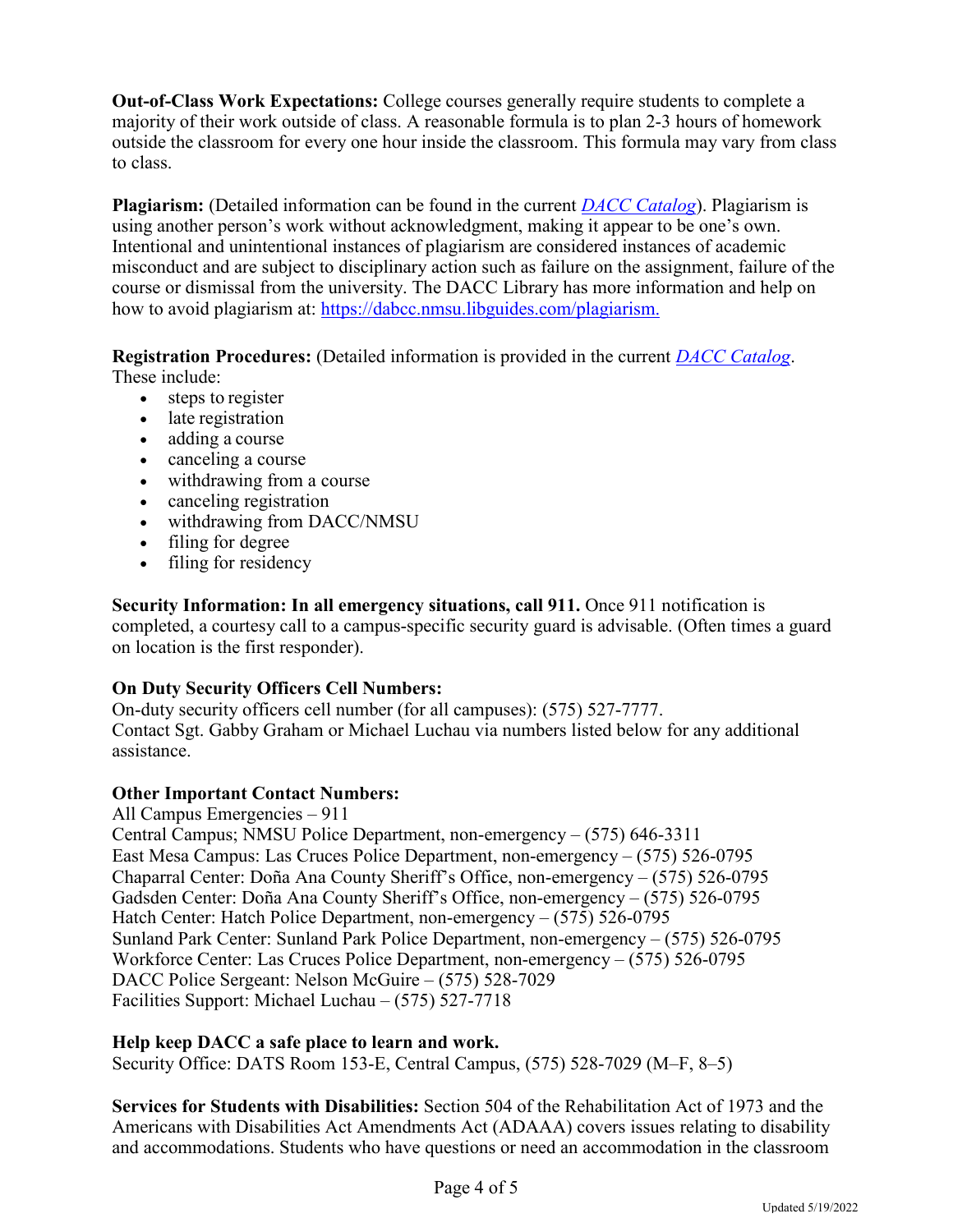(all medical information is treated confidentially), should contact the SAS office:

DACC Student Accessibility Services (SAS) Central Campus — DASH 117 East Mesa Campus — DASR 101B Phone: (575) 527-7548 Email: [jhaas@dacc.nmsu.edu](mailto:jhaas@dacc.nmsu.edu) Website: [http://dacc.nmsu.edu/ssd/](http://dacc.nmsu.edu/sas/)

Those living in southern Doña Ana County may obtain additional information by contacting the student services specialists at the Gadsden Center, (575) 882-6809, or the Sunland Park Center, (575) 874-7787.

**Student Code of Conduct:** All students are expected to regard themselves as responsible citizens on campus and in the community. Policies and procedures concerning both nonacademic and academic misconduct—including plagiarism—are printed in the current *DACC Student Handbook,* found at the end of the *[DACC Catalog](https://onedrive.live.com/?authkey=%21AOzgkncFkmThcFQ&id=EBA389122238B909%21141&cid=EBA389122238B909)*.

**Test Proctoring:** Students may be responsible for arranging test proctoring. Several departments are available to help with proctoring. The DACC Student Resources Testing Center will proctor for a variety of testing needs; fees may apply. For more information please visit [Testing Services](https://dacc.nmsu.edu/admissions/testing-services.html) or call (575) 528-7294 or (575) 527-7569. In addition, you may take exams from home if your instructor has scheduled the exams with the Proctor U service provider. There is a charge for this service that averages \$25 per test, per individual. The charge varies based on the length of the exam and the scheduling time. The service is **only** available if your instructor scheduled the proctored exam. Contact your instructor if you wish to utilize this service.

**Tutorial Services Provided by the Academic Readiness Center:** The DACC Academic Readiness Centers offer students one-on-one learning assistance with faculty with primary emphasis on math and English. The centers provide small-group study areas, access to computerbased educational software, workshops, and instructional support in various forums such as learning communities, Math and English Fast-Track Seminars, and accelerated and integrated courses.

All students registered in credit classes may receive **FREE** learning assistance in most subject areas. The center provides a comfortable and encouraging environment and peer-to-peer tutoring that assists students in achieving academic success. Tutoring is available in most subject areas to include Anatomy & Physiology, Accounting, Economics, Statistics, Biology, Chemistry, Computer Software Applications, Developmental Math-to-Calculus III, Medical Terminology, Physics, Radiologic Technology, Respiratory Therapy. Writing assistance is offered for all disciplines. Math tutoring is the only subject available without an appointment. For all other subjects, appointments are necessary. Be sure to contact the student Academic Readiness Center for hours of operation, or visit the center's webpage: [https://dacc.nmsu.edu/arc/.](https://dacc.nmsu.edu/arc/)

The Academic Readiness Center has four locations:

(575) 528-7275 East Mesa Campus DAAR 201 (575) 527-7646 Central Campus DASH116 (575) 882-6806 Gadsden Center DAGC 104 (575) 882-6806 Sunland Park Center DASP 107

Contact any of the Academic Readiness Centers for more information.